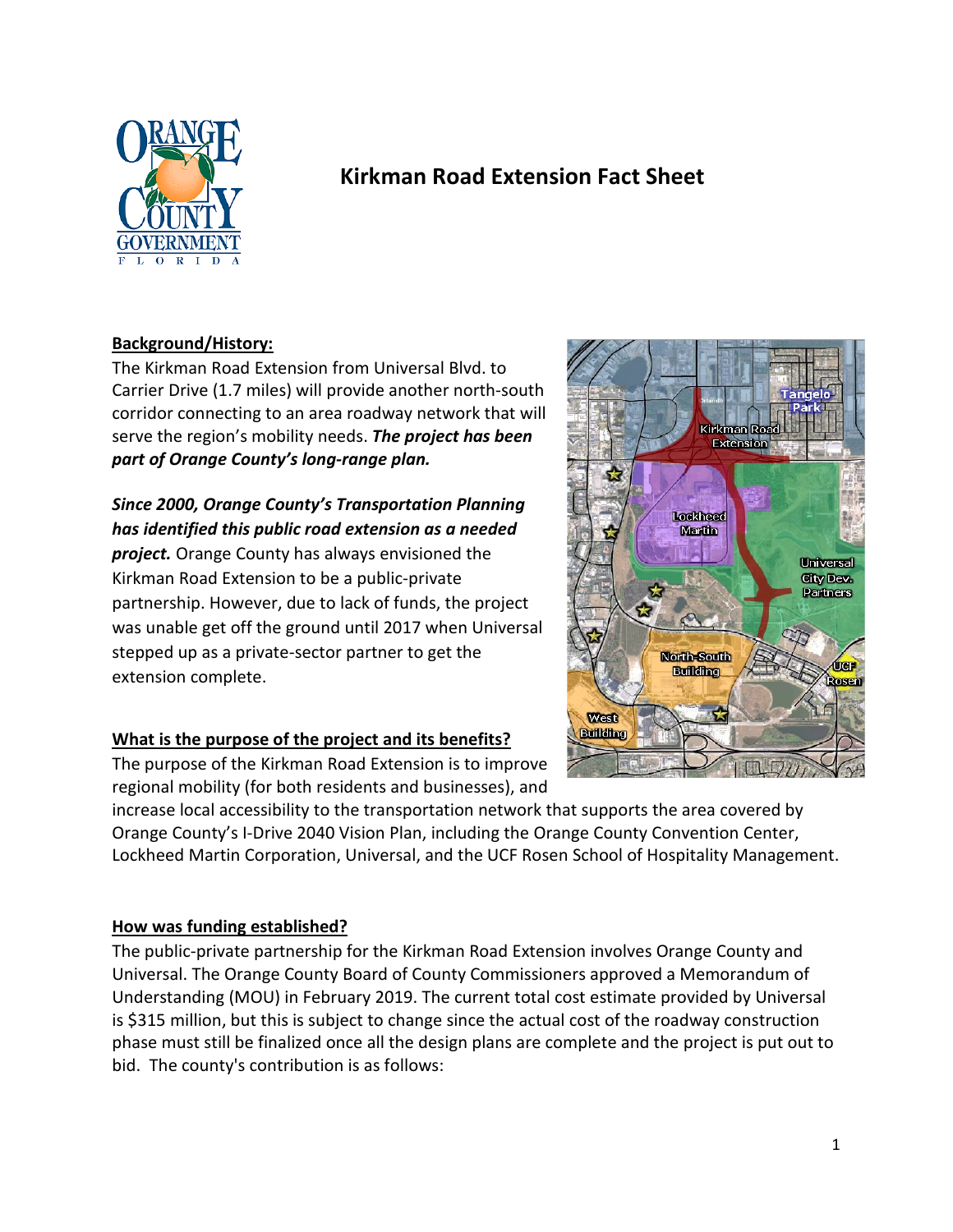#### - **\$125 million from Orange County:**

- $\circ$  Lump sum payment of \$60 million at the end of construction/upon completion (Community Redevelopment Area – CRA funds from I-Drive)
- $\circ$  + up to \$25 million in impact fee credits
- $\circ$  + up to \$40 million (CRA Incentive Funds as a rebate to Universal) also at the end of construction/upon completion in annual payments based on the incremental growth / in taxable property values over the 2019 base year directly attributable to Universal's property located within the CRA

## *\$60 million CRA + \$40 million CRA Incentive Funds + \$25 million impact fee credit = \$125 million*

- **State job grant.** There is also a \$16 million grant from the Department of Economic Opportunity (DEO) that the County will administer. The Florida Job Growth Grant Fund awarded for \$16 million will be contributed to the project. The grant proposal was written with input from Lockheed Martin, the Orange County Convention Center, Universal and the UCF Rosen School of Hospitality.
- **Universal contributions.** Universal is contributing the balance of \$160 million, which may be subject to increase based on final construction costs.

### **How was it determined that Orange County pay \$125 million for the road?**

The \$125 million is the anticipated cost of the road that Orange County Government would have had to pay regardless to extend the road in order for it to be an 8-lane public road, which includes two dedicated bus lanes. *This cost includes the price tag for a basic, road extension – without any interchanges or bridges, pedestrian/bike path, etc.* 

However, with the public-private partnership, Universal wanted to upgrade the road to be more visually appealing and include features to make the extension more intermodal and help move people more efficiently (e.g., including interchanges and a bridge). *Ultimately, Universal is paying for the additional costs for the extension to allow these upgrades to happen.* 

## **Will Orange County's \$125 million contribution potentially increase?**

No. Orange County's portion is capped at a maximum of \$125 million. Any costs over that estimate do not change the County's commitment of \$125 million. In addition, if total project costs fall below \$250 million, the county's contribution will decrease to 24% of the project cost. *Universal's share, however, is not capped, and they will be responsible for the extra costs of the road if it exceeds the current \$315 million cost estimate.*